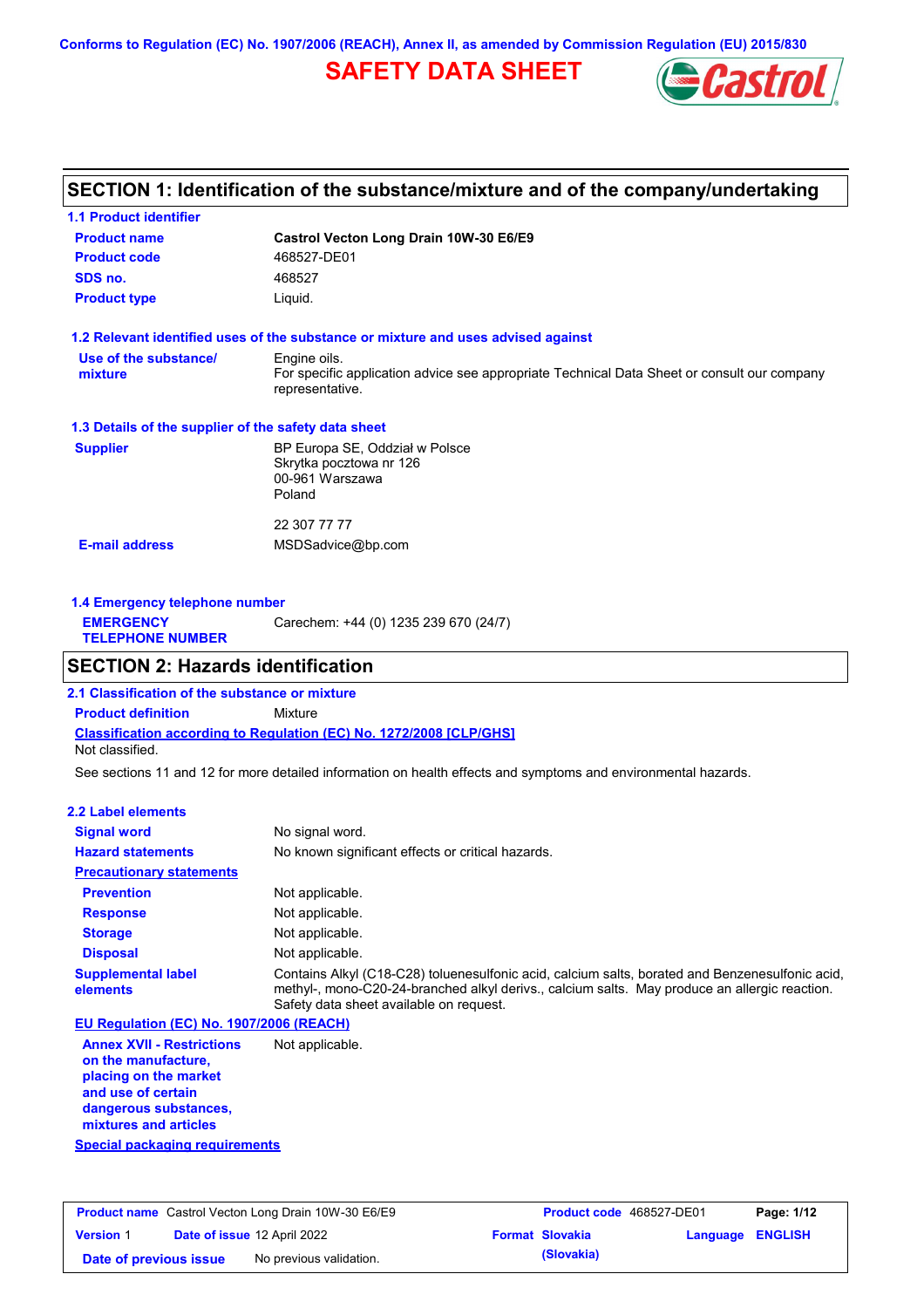## **SECTION 2: Hazards identification**

| <b>Containers to be fitted</b><br>with child-resistant<br>fastenings                                                     | Not applicable.                                                                                                                                                                                                          |
|--------------------------------------------------------------------------------------------------------------------------|--------------------------------------------------------------------------------------------------------------------------------------------------------------------------------------------------------------------------|
| <b>Tactile warning of danger</b>                                                                                         | Not applicable.                                                                                                                                                                                                          |
| 2.3 Other hazards                                                                                                        |                                                                                                                                                                                                                          |
| <b>Results of PBT and vPvB</b><br>assessment                                                                             | Product does not meet the criteria for PBT or vPvB according to Regulation (EC) No. 1907/2006,<br>Annex XIII.                                                                                                            |
| <b>Product meets the criteria</b><br>for PBT or vPvB according<br>to Regulation (EC) No.<br><b>1907/2006, Annex XIII</b> | This mixture does not contain any substances that are assessed to be a PBT or a vPvB.                                                                                                                                    |
| Other hazards which do<br>not result in classification                                                                   | Defatting to the skin.<br>USED ENGINE OILS<br>Used engine oil may contain hazardous components which have the potential to cause skin<br>cancer.<br>See Toxicological Information, section 11 of this Safety Data Sheet. |

### **SECTION 3: Composition/information on ingredients**

| <b>3.2 Mixtures</b>                                                                            |                                                                                                          |               |                                               |             |
|------------------------------------------------------------------------------------------------|----------------------------------------------------------------------------------------------------------|---------------|-----------------------------------------------|-------------|
| <b>Product definition</b><br>Mixture                                                           |                                                                                                          |               |                                               |             |
| Highly refined base oil (IP 346 DMSO extract < 3%). Proprietary performance additives.         |                                                                                                          |               |                                               |             |
| <b>Product/ingredient</b><br>name                                                              | <b>Identifiers</b>                                                                                       | $\frac{9}{6}$ | <b>Regulation (EC) No.</b><br>1272/2008 [CLP] | <b>Type</b> |
| Distillates (petroleum), hydrotreated<br>heavy paraffinic                                      | REACH #: 01-2119484627-25 $\ge$ 75 - $\le$ 90<br>EC: 265-157-1<br>CAS: 64742-54-7<br>Index: 649-467-00-8 |               | Not classified.                               | $[2]$       |
| Lubricating oils (petroleum), C20-50,<br>hydrotreated neutral oil-based                        | REACH #: 01-2119474889-13<br>EC: 276-738-4<br>CAS: 72623-87-1<br>Index: 649-483-00-5                     | ≤10           | Not classified.                               | $[2]$       |
| Distillates (petroleum), solvent-<br>dewaxed heavy paraffinic                                  | REACH #: 01-2119471299-27<br>EC: 265-169-7<br>CAS: 64742-65-0<br>Index: 649-474-00-6                     | $\leq 5$      | Not classified.                               | $[2]$       |
| Distillates (petroleum), hydrotreated<br>light paraffinic                                      | REACH #: 01-2119487077-29<br>EC: 265-158-7<br>CAS: 64742-55-8<br>Index: 649-468-00-3                     | ≤3            | Not classified.                               | $[2]$       |
| reaction mass of isomers of:<br>C7-9-alkyl 3-(3,5-di-tert-butyl-<br>4-hydroxyphenyl)propionate | REACH #: 01-0000015551-76<br>EC: 406-040-9<br>CAS: 125643-61-0<br>Index: 607-530-00-7                    | ≤3            | Aquatic Chronic 4, H413                       | $[1]$       |
| Alkyl (C18-C28) toluenesulfonic acid,<br>calcium salts, borated                                | EC:<br>$CAS: -$                                                                                          | ≤0.3          | Skin Sens. 1B, H317<br>Repr. 2, H361d         | $[1]$       |
| Benzenesulfonic acid, methyl-, mono-<br>C20-24-branched alkyl derivs.,<br>calcium salts        | CAS: 722503-68-6                                                                                         | ≤0.3          | Skin Sens. 1B, H317                           | $[1]$       |

**See Section 16 for the full text of the H statements declared above.**

#### **Type**

[1] Substance classified with a health or environmental hazard

[2] Substance with a workplace exposure limit

[3] Substance meets the criteria for PBT according to Regulation (EC) No. 1907/2006, Annex XIII

[4] Substance meets the criteria for vPvB according to Regulation (EC) No. 1907/2006, Annex XIII

[5] Substance of equivalent concern

[6] Additional disclosure due to company policy

Occupational exposure limits, if available, are listed in Section 8.

|                        | <b>Product name</b> Castrol Vecton Long Drain 10W-30 E6/E9 | <b>Product code</b> 468527-DE01 |                         | Page: 2/12 |
|------------------------|------------------------------------------------------------|---------------------------------|-------------------------|------------|
| <b>Version 1</b>       | <b>Date of issue 12 April 2022</b>                         | <b>Format Slovakia</b>          | <b>Language ENGLISH</b> |            |
| Date of previous issue | No previous validation.                                    | (Slovakia)                      |                         |            |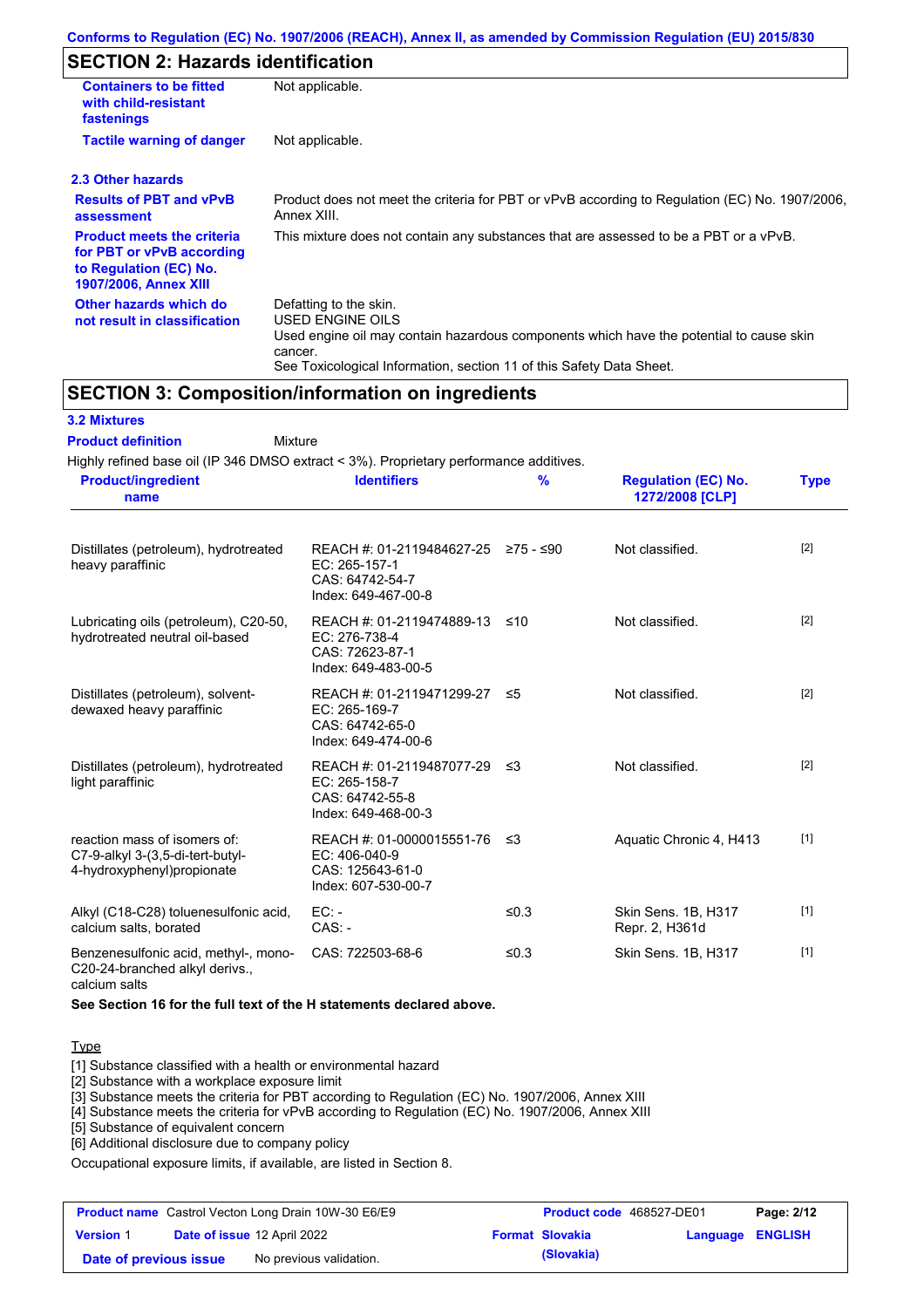## **SECTION 4: First aid measures**

| <b>4.1 Description of first aid measures</b> |                                                                                                                                                                                                                                                     |
|----------------------------------------------|-----------------------------------------------------------------------------------------------------------------------------------------------------------------------------------------------------------------------------------------------------|
| Eye contact                                  | In case of contact, immediately flush eyes with plenty of water for at least 15 minutes. Eyelids<br>should be held away from the eyeball to ensure thorough rinsing. Check for and remove any<br>contact lenses. Get medical attention.             |
| <b>Skin contact</b>                          | Wash skin thoroughly with soap and water or use recognised skin cleanser. Remove<br>contaminated clothing and shoes. Wash clothing before reuse. Clean shoes thoroughly before<br>reuse. Get medical attention if irritation develops.              |
| <b>Inhalation</b>                            | If inhaled, remove to fresh air. In case of inhalation of decomposition products in a fire,<br>symptoms may be delayed. The exposed person may need to be kept under medical<br>surveillance for 48 hours. Get medical attention if symptoms occur. |
| <b>Ingestion</b>                             | Do not induce vomiting unless directed to do so by medical personnel. Get medical attention if<br>symptoms occur.                                                                                                                                   |
| <b>Protection of first-aiders</b>            | No action shall be taken involving any personal risk or without suitable training.                                                                                                                                                                  |

#### **4.2 Most important symptoms and effects, both acute and delayed**

See Section 11 for more detailed information on health effects and symptoms.

| <b>Potential acute health effects</b> |                                                                                                                     |
|---------------------------------------|---------------------------------------------------------------------------------------------------------------------|
| <b>Inhalation</b>                     | Exposure to decomposition products may cause a health hazard. Serious effects may be<br>delayed following exposure. |
| <b>Ingestion</b>                      | No known significant effects or critical hazards.                                                                   |
| <b>Skin contact</b>                   | Defatting to the skin. May cause skin dryness and irritation.                                                       |
| <b>Eye contact</b>                    | No known significant effects or critical hazards.                                                                   |
|                                       | Delayed and immediate effects as well as chronic effects from short and long-term exposure                          |
| <b>Inhalation</b>                     | Overexposure to the inhalation of airborne droplets or aerosols may cause irritation of the<br>respiratory tract.   |
| <b>Ingestion</b>                      | Ingestion of large quantities may cause nausea and diarrhoea.                                                       |
| <b>Skin contact</b>                   | Prolonged or repeated contact can defat the skin and lead to irritation and/or dermatitis.                          |
| Eye contact                           | Potential risk of transient stinging or redness if accidental eye contact occurs.                                   |
|                                       |                                                                                                                     |

#### **4.3 Indication of any immediate medical attention and special treatment needed**

**Notes to physician** Treatment should in general be symptomatic and directed to relieving any effects. In case of inhalation of decomposition products in a fire, symptoms may be delayed. The exposed person may need to be kept under medical surveillance for 48 hours.

# **SECTION 5: Firefighting measures**

| 5.1 Extinguishing media                                   |                                                                                                                                                                                                                                                                                                                                                                   |  |  |  |  |
|-----------------------------------------------------------|-------------------------------------------------------------------------------------------------------------------------------------------------------------------------------------------------------------------------------------------------------------------------------------------------------------------------------------------------------------------|--|--|--|--|
| <b>Suitable extinguishing</b><br>media                    | In case of fire, use foam, dry chemical or carbon dioxide extinguisher or spray.                                                                                                                                                                                                                                                                                  |  |  |  |  |
| <b>Unsuitable extinguishing</b><br>media                  | Do not use water jet. The use of a water jet may cause the fire to spread by splashing the<br>burning product.                                                                                                                                                                                                                                                    |  |  |  |  |
| 5.2 Special hazards arising from the substance or mixture |                                                                                                                                                                                                                                                                                                                                                                   |  |  |  |  |
| <b>Hazards from the</b><br>substance or mixture           | In a fire or if heated, a pressure increase will occur and the container may burst.                                                                                                                                                                                                                                                                               |  |  |  |  |
| <b>Hazardous combustion</b><br>products                   | Combustion products may include the following:<br>carbon oxides $(CO, CO2)$ (carbon monoxide, carbon dioxide)<br>nitrogen oxides ( $NO$ , $NO2$ etc.)                                                                                                                                                                                                             |  |  |  |  |
| 5.3 Advice for firefighters                               |                                                                                                                                                                                                                                                                                                                                                                   |  |  |  |  |
| <b>Special precautions for</b><br>fire-fighters           | No action shall be taken involving any personal risk or without suitable training. Promptly<br>isolate the scene by removing all persons from the vicinity of the incident if there is a fire.                                                                                                                                                                    |  |  |  |  |
| <b>Special protective</b><br>equipment for fire-fighters  | Fire-fighters should wear appropriate protective equipment and self-contained breathing<br>apparatus (SCBA) with a full face-piece operated in positive pressure mode. Clothing for fire-<br>fighters (including helmets, protective boots and gloves) conforming to European standard EN<br>469 will provide a basic level of protection for chemical incidents. |  |  |  |  |

| <b>Product name</b> Castrol Vecton Long Drain 10W-30 E6/E9 |  | <b>Product code</b> 468527-DE01 |  | Page: 3/12             |                         |  |
|------------------------------------------------------------|--|---------------------------------|--|------------------------|-------------------------|--|
| <b>Version 1</b>                                           |  | Date of issue 12 April 2022     |  | <b>Format Slovakia</b> | <b>Language ENGLISH</b> |  |
| Date of previous issue                                     |  | No previous validation.         |  | (Slovakia)             |                         |  |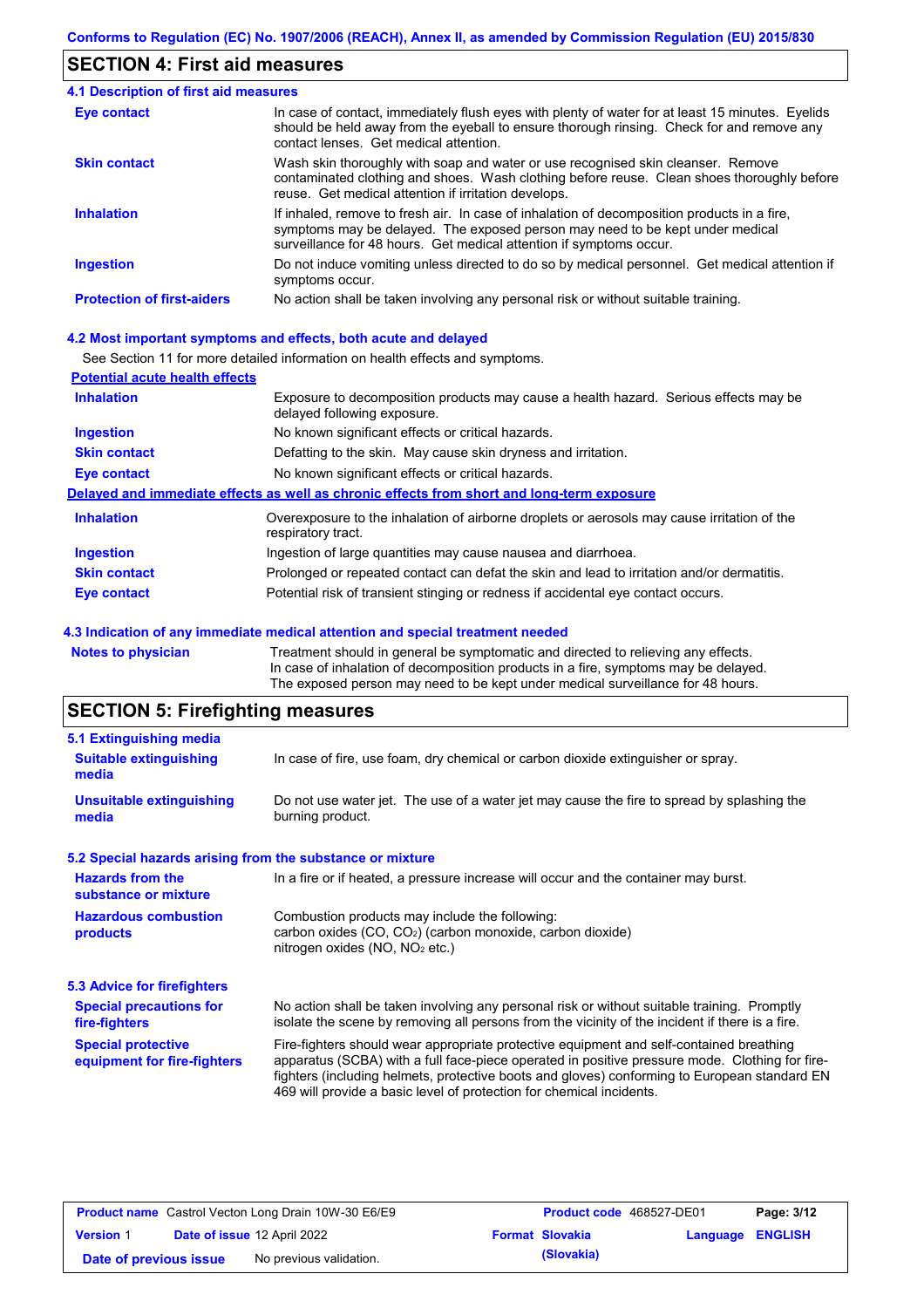# **SECTION 6: Accidental release measures**

|                                                          | 6.1 Personal precautions, protective equipment and emergency procedures                                                                                                                                                                                                                                                                                                                        |
|----------------------------------------------------------|------------------------------------------------------------------------------------------------------------------------------------------------------------------------------------------------------------------------------------------------------------------------------------------------------------------------------------------------------------------------------------------------|
| For non-emergency<br>personnel                           | No action shall be taken involving any personal risk or without suitable training. Evacuate<br>surrounding areas. Keep unnecessary and unprotected personnel from entering. Do not touch<br>or walk through spilt material. Floors may be slippery; use care to avoid falling. Put on<br>appropriate personal protective equipment.                                                            |
| For emergency responders                                 | If specialised clothing is required to deal with the spillage, take note of any information in<br>Section 8 on suitable and unsuitable materials. See also the information in "For non-<br>emergency personnel".                                                                                                                                                                               |
| <b>6.2 Environmental</b><br>precautions                  | Avoid dispersal of spilt material and runoff and contact with soil, waterways, drains and sewers.<br>Inform the relevant authorities if the product has caused environmental pollution (sewers,<br>waterways, soil or air).                                                                                                                                                                    |
| 6.3 Methods and material for containment and cleaning up |                                                                                                                                                                                                                                                                                                                                                                                                |
| <b>Small spill</b>                                       | Stop leak if without risk. Move containers from spill area. Absorb with an inert material and<br>place in an appropriate waste disposal container. Dispose of via a licensed waste disposal<br>contractor.                                                                                                                                                                                     |
| <b>Large spill</b>                                       | Stop leak if without risk. Move containers from spill area. Prevent entry into sewers, water<br>courses, basements or confined areas. Contain and collect spillage with non-combustible,<br>absorbent material e.g. sand, earth, vermiculite or diatomaceous earth and place in container<br>for disposal according to local regulations. Dispose of via a licensed waste disposal contractor. |
| 6.4 Reference to other<br><b>sections</b>                | See Section 1 for emergency contact information.<br>See Section 5 for firefighting measures.<br>See Section 8 for information on appropriate personal protective equipment.<br>See Section 12 for environmental precautions.<br>See Section 13 for additional waste treatment information.                                                                                                     |

# **SECTION 7: Handling and storage**

| 7.1 Precautions for safe handling                                                    |                                                                                                                                                                                                                                                                                                                                                                                                                                                                                          |  |  |  |  |
|--------------------------------------------------------------------------------------|------------------------------------------------------------------------------------------------------------------------------------------------------------------------------------------------------------------------------------------------------------------------------------------------------------------------------------------------------------------------------------------------------------------------------------------------------------------------------------------|--|--|--|--|
| <b>Protective measures</b>                                                           | Put on appropriate personal protective equipment.                                                                                                                                                                                                                                                                                                                                                                                                                                        |  |  |  |  |
| <b>Advice on general</b><br>occupational hygiene                                     | Eating, drinking and smoking should be prohibited in areas where this material is handled,<br>stored and processed. Wash thoroughly after handling. Remove contaminated clothing and<br>protective equipment before entering eating areas. See also Section 8 for additional<br>information on hygiene measures.                                                                                                                                                                         |  |  |  |  |
| <b>7.2 Conditions for safe</b><br>storage, including any<br><i>incompatibilities</i> | Store in accordance with local regulations. Store in a dry, cool and well-ventilated area, away<br>from incompatible materials (see Section 10). Keep away from heat and direct sunlight. Keep<br>container tightly closed and sealed until ready for use. Containers that have been opened must<br>be carefully resealed and kept upright to prevent leakage. Store and use only in equipment/<br>containers designed for use with this product. Do not store in unlabelled containers. |  |  |  |  |
| <b>Not suitable</b>                                                                  | Prolonged exposure to elevated temperature                                                                                                                                                                                                                                                                                                                                                                                                                                               |  |  |  |  |
| 7.3 Specific end use(s)                                                              |                                                                                                                                                                                                                                                                                                                                                                                                                                                                                          |  |  |  |  |
| <b>Recommendations</b>                                                               | See section 1.2 and Exposure scenarios in annex, if applicable.                                                                                                                                                                                                                                                                                                                                                                                                                          |  |  |  |  |
|                                                                                      | <b>SECTION 8: Exposure controls/personal protection</b>                                                                                                                                                                                                                                                                                                                                                                                                                                  |  |  |  |  |
| <b>8.1 Control parameters</b>                                                        |                                                                                                                                                                                                                                                                                                                                                                                                                                                                                          |  |  |  |  |
| <b>Occupational exposure limits</b>                                                  |                                                                                                                                                                                                                                                                                                                                                                                                                                                                                          |  |  |  |  |

| <b>Product/ingredient name</b>                                          | <b>Exposure limit values</b>                                                                                                                                                                                                                                                                                                                                                                                                                                                  |  |  |  |
|-------------------------------------------------------------------------|-------------------------------------------------------------------------------------------------------------------------------------------------------------------------------------------------------------------------------------------------------------------------------------------------------------------------------------------------------------------------------------------------------------------------------------------------------------------------------|--|--|--|
| Distillates (petroleum), hydrotreated heavy paraffinic                  | Government regulation SR c. 355/2006 (Slovakia).<br>TWA: 1 mg/m <sup>3</sup> , (Mineral oils) 8 hours. Issued/Revised: 6/2006 Form:<br>liquid aerosol, fumes<br>TWA: 5 ppm, (Mineral oils) 8 hours. Issued/Revised: 6/2006 Form: liquid<br>aerosol, fumes<br>STEL: 3 mg/m <sup>3</sup> , (Mineral oils) 15 minutes. Issued/Revised: 12/2011<br>Form: liquid aerosol, fumes<br>STEL: 15 ppm, (Mineral oils) 15 minutes. Issued/Revised: 12/2011 Form:<br>liquid aerosol, fumes |  |  |  |
| Lubricating oils (petroleum), C20-50, hydrotreated<br>neutral oil-based | Government regulation SR c. 355/2006 (Slovakia).<br>TWA: 1 mg/m <sup>3</sup> , (Mineral oils) 8 hours. Issued/Revised: 6/2006 Form:<br>liquid aerosol, fumes                                                                                                                                                                                                                                                                                                                  |  |  |  |
| <b>Product name</b> Castrol Vecton Long Drain 10W-30 E6/E9              | Product code 468527-DE01<br>Page: 4/12                                                                                                                                                                                                                                                                                                                                                                                                                                        |  |  |  |
| <b>Version 1</b><br>Date of issue 12 April 2022                         | <b>Format Slovakia</b><br><b>ENGLISH</b><br>Language                                                                                                                                                                                                                                                                                                                                                                                                                          |  |  |  |
| No previous validation.<br>Date of previous issue                       | (Slovakia)                                                                                                                                                                                                                                                                                                                                                                                                                                                                    |  |  |  |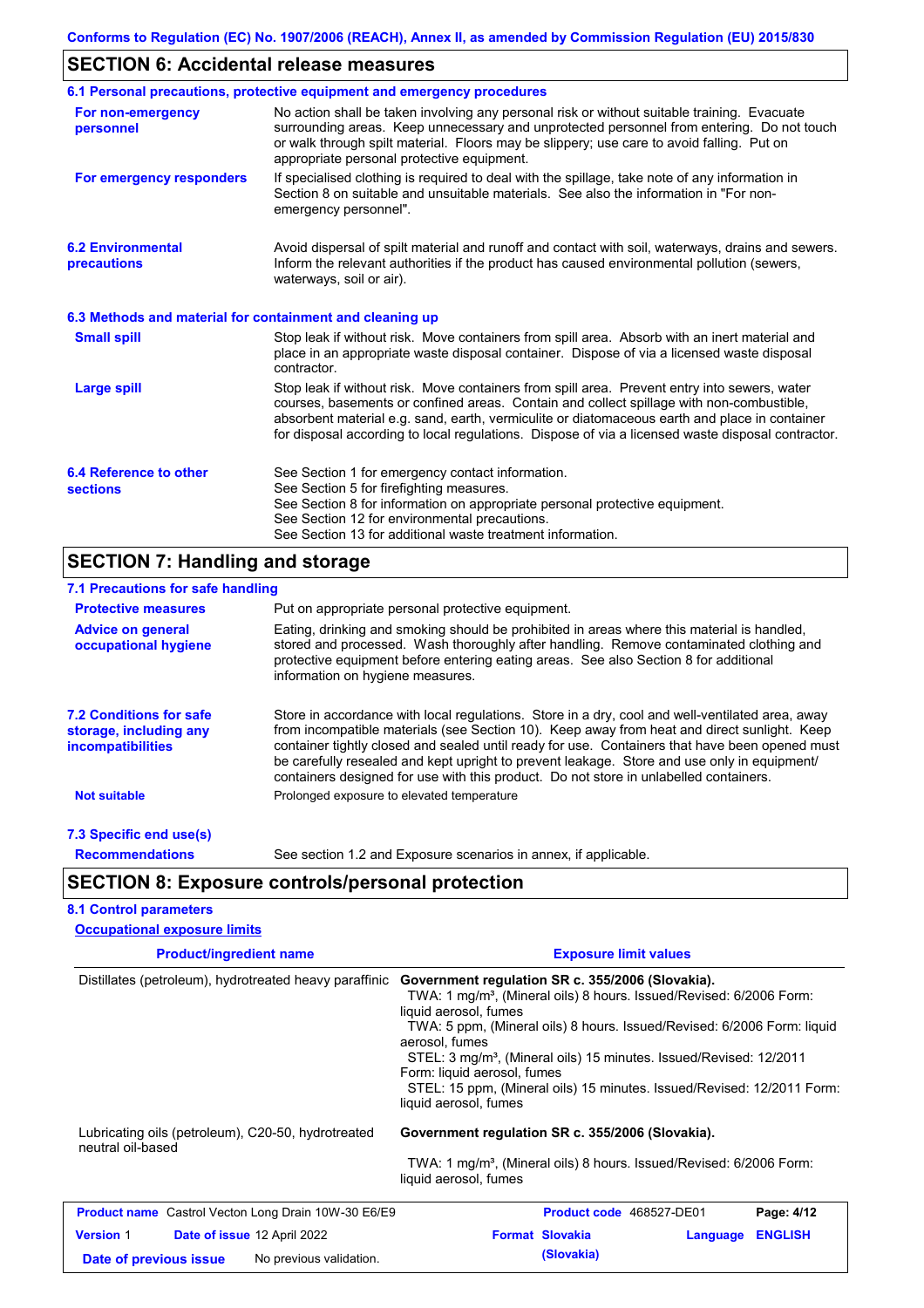# **SECTION 8: Exposure controls/personal protection**

|                                                                                                                                                                                                                                                                        |                                                                                                                                                                                                                                                                                                                                                                                                                                                                                                                                                                                                                                                                                                                                                                                                                                                                                                                                                                                                                            | TWA: 5 ppm, (Mineral oils) 8 hours. Issued/Revised: 6/2006 Form: liquid<br>aerosol, fumes<br>STEL: 3 mg/m <sup>3</sup> , (Mineral oils) 15 minutes. Issued/Revised: 12/2011                                                                                                                                                                                                                                                                                                                                                                                                                                                                                                                                                                                                                                                                                                                                                                                                                             |                                                                                                                                     |          |                |  |
|------------------------------------------------------------------------------------------------------------------------------------------------------------------------------------------------------------------------------------------------------------------------|----------------------------------------------------------------------------------------------------------------------------------------------------------------------------------------------------------------------------------------------------------------------------------------------------------------------------------------------------------------------------------------------------------------------------------------------------------------------------------------------------------------------------------------------------------------------------------------------------------------------------------------------------------------------------------------------------------------------------------------------------------------------------------------------------------------------------------------------------------------------------------------------------------------------------------------------------------------------------------------------------------------------------|---------------------------------------------------------------------------------------------------------------------------------------------------------------------------------------------------------------------------------------------------------------------------------------------------------------------------------------------------------------------------------------------------------------------------------------------------------------------------------------------------------------------------------------------------------------------------------------------------------------------------------------------------------------------------------------------------------------------------------------------------------------------------------------------------------------------------------------------------------------------------------------------------------------------------------------------------------------------------------------------------------|-------------------------------------------------------------------------------------------------------------------------------------|----------|----------------|--|
|                                                                                                                                                                                                                                                                        |                                                                                                                                                                                                                                                                                                                                                                                                                                                                                                                                                                                                                                                                                                                                                                                                                                                                                                                                                                                                                            | Form: liquid aerosol, fumes<br>STEL: 15 ppm, (Mineral oils) 15 minutes. Issued/Revised: 12/2011 Form:<br>liquid aerosol, fumes                                                                                                                                                                                                                                                                                                                                                                                                                                                                                                                                                                                                                                                                                                                                                                                                                                                                          |                                                                                                                                     |          |                |  |
| Distillates (petroleum), solvent-dewaxed heavy<br>paraffinic                                                                                                                                                                                                           |                                                                                                                                                                                                                                                                                                                                                                                                                                                                                                                                                                                                                                                                                                                                                                                                                                                                                                                                                                                                                            | Government regulation SR c. 355/2006 (Slovakia).                                                                                                                                                                                                                                                                                                                                                                                                                                                                                                                                                                                                                                                                                                                                                                                                                                                                                                                                                        |                                                                                                                                     |          |                |  |
|                                                                                                                                                                                                                                                                        |                                                                                                                                                                                                                                                                                                                                                                                                                                                                                                                                                                                                                                                                                                                                                                                                                                                                                                                                                                                                                            | TWA: 1 mg/m <sup>3</sup> , (Mineral oils) 8 hours. Issued/Revised: 6/2006 Form:                                                                                                                                                                                                                                                                                                                                                                                                                                                                                                                                                                                                                                                                                                                                                                                                                                                                                                                         |                                                                                                                                     |          |                |  |
|                                                                                                                                                                                                                                                                        |                                                                                                                                                                                                                                                                                                                                                                                                                                                                                                                                                                                                                                                                                                                                                                                                                                                                                                                                                                                                                            | liquid aerosol, fumes<br>TWA: 5 ppm, (Mineral oils) 8 hours. Issued/Revised: 6/2006 Form: liquid                                                                                                                                                                                                                                                                                                                                                                                                                                                                                                                                                                                                                                                                                                                                                                                                                                                                                                        |                                                                                                                                     |          |                |  |
|                                                                                                                                                                                                                                                                        |                                                                                                                                                                                                                                                                                                                                                                                                                                                                                                                                                                                                                                                                                                                                                                                                                                                                                                                                                                                                                            | aerosol, fumes<br>STEL: 3 mg/m <sup>3</sup> , (Mineral oils) 15 minutes. Issued/Revised: 12/2011                                                                                                                                                                                                                                                                                                                                                                                                                                                                                                                                                                                                                                                                                                                                                                                                                                                                                                        |                                                                                                                                     |          |                |  |
|                                                                                                                                                                                                                                                                        |                                                                                                                                                                                                                                                                                                                                                                                                                                                                                                                                                                                                                                                                                                                                                                                                                                                                                                                                                                                                                            | Form: liquid aerosol, fumes<br>STEL: 15 ppm, (Mineral oils) 15 minutes. Issued/Revised: 12/2011 Form:                                                                                                                                                                                                                                                                                                                                                                                                                                                                                                                                                                                                                                                                                                                                                                                                                                                                                                   |                                                                                                                                     |          |                |  |
|                                                                                                                                                                                                                                                                        |                                                                                                                                                                                                                                                                                                                                                                                                                                                                                                                                                                                                                                                                                                                                                                                                                                                                                                                                                                                                                            | liquid aerosol, fumes                                                                                                                                                                                                                                                                                                                                                                                                                                                                                                                                                                                                                                                                                                                                                                                                                                                                                                                                                                                   |                                                                                                                                     |          |                |  |
| Distillates (petroleum), hydrotreated light paraffinic                                                                                                                                                                                                                 |                                                                                                                                                                                                                                                                                                                                                                                                                                                                                                                                                                                                                                                                                                                                                                                                                                                                                                                                                                                                                            |                                                                                                                                                                                                                                                                                                                                                                                                                                                                                                                                                                                                                                                                                                                                                                                                                                                                                                                                                                                                         | Government regulation SR c. 355/2006 (Slovakia).<br>TWA: 1 mg/m <sup>3</sup> , (Mineral oils) 8 hours. Issued/Revised: 6/2006 Form: |          |                |  |
|                                                                                                                                                                                                                                                                        |                                                                                                                                                                                                                                                                                                                                                                                                                                                                                                                                                                                                                                                                                                                                                                                                                                                                                                                                                                                                                            | liquid aerosol, fumes<br>TWA: 5 ppm, (Mineral oils) 8 hours. Issued/Revised: 6/2006 Form: liquid                                                                                                                                                                                                                                                                                                                                                                                                                                                                                                                                                                                                                                                                                                                                                                                                                                                                                                        |                                                                                                                                     |          |                |  |
|                                                                                                                                                                                                                                                                        |                                                                                                                                                                                                                                                                                                                                                                                                                                                                                                                                                                                                                                                                                                                                                                                                                                                                                                                                                                                                                            | aerosol, fumes<br>STEL: 3 mg/m <sup>3</sup> , (Mineral oils) 15 minutes. Issued/Revised: 12/2011                                                                                                                                                                                                                                                                                                                                                                                                                                                                                                                                                                                                                                                                                                                                                                                                                                                                                                        |                                                                                                                                     |          |                |  |
|                                                                                                                                                                                                                                                                        |                                                                                                                                                                                                                                                                                                                                                                                                                                                                                                                                                                                                                                                                                                                                                                                                                                                                                                                                                                                                                            | Form: liquid aerosol, fumes<br>STEL: 15 ppm, (Mineral oils) 15 minutes. Issued/Revised: 12/2011 Form:<br>liquid aerosol, fumes                                                                                                                                                                                                                                                                                                                                                                                                                                                                                                                                                                                                                                                                                                                                                                                                                                                                          |                                                                                                                                     |          |                |  |
| Whilst specific OELs for certain components may be shown in this section, other components may be present in any mist,<br>vapour or dust produced. Therefore, the specific OELs may not be applicable to the product as a whole and are provided for<br>guidance only. |                                                                                                                                                                                                                                                                                                                                                                                                                                                                                                                                                                                                                                                                                                                                                                                                                                                                                                                                                                                                                            |                                                                                                                                                                                                                                                                                                                                                                                                                                                                                                                                                                                                                                                                                                                                                                                                                                                                                                                                                                                                         |                                                                                                                                     |          |                |  |
| <b>Recommended monitoring</b><br>procedures                                                                                                                                                                                                                            | If this product contains ingredients with exposure limits, personal, workplace atmosphere or<br>biological monitoring may be required to determine the effectiveness of the ventilation or other<br>control measures and/or the necessity to use respiratory protective equipment. Reference<br>should be made to monitoring standards, such as the following: European Standard EN 689<br>(Workplace atmospheres - Guidance for the assessment of exposure by inhalation to chemical<br>agents for comparison with limit values and measurement strategy) European Standard EN<br>14042 (Workplace atmospheres - Guide for the application and use of procedures for the<br>assessment of exposure to chemical and biological agents) European Standard EN 482<br>(Workplace atmospheres - General requirements for the performance of procedures for the<br>measurement of chemical agents) Reference to national guidance documents for methods for<br>the determination of hazardous substances will also be required. |                                                                                                                                                                                                                                                                                                                                                                                                                                                                                                                                                                                                                                                                                                                                                                                                                                                                                                                                                                                                         |                                                                                                                                     |          |                |  |
| <b>Derived No Effect Level</b>                                                                                                                                                                                                                                         |                                                                                                                                                                                                                                                                                                                                                                                                                                                                                                                                                                                                                                                                                                                                                                                                                                                                                                                                                                                                                            |                                                                                                                                                                                                                                                                                                                                                                                                                                                                                                                                                                                                                                                                                                                                                                                                                                                                                                                                                                                                         |                                                                                                                                     |          |                |  |
| No DNELs/DMELs available.                                                                                                                                                                                                                                              |                                                                                                                                                                                                                                                                                                                                                                                                                                                                                                                                                                                                                                                                                                                                                                                                                                                                                                                                                                                                                            |                                                                                                                                                                                                                                                                                                                                                                                                                                                                                                                                                                                                                                                                                                                                                                                                                                                                                                                                                                                                         |                                                                                                                                     |          |                |  |
| <b>Predicted No Effect Concentration</b><br>No PNECs available                                                                                                                                                                                                         |                                                                                                                                                                                                                                                                                                                                                                                                                                                                                                                                                                                                                                                                                                                                                                                                                                                                                                                                                                                                                            |                                                                                                                                                                                                                                                                                                                                                                                                                                                                                                                                                                                                                                                                                                                                                                                                                                                                                                                                                                                                         |                                                                                                                                     |          |                |  |
| <b>8.2 Exposure controls</b>                                                                                                                                                                                                                                           |                                                                                                                                                                                                                                                                                                                                                                                                                                                                                                                                                                                                                                                                                                                                                                                                                                                                                                                                                                                                                            |                                                                                                                                                                                                                                                                                                                                                                                                                                                                                                                                                                                                                                                                                                                                                                                                                                                                                                                                                                                                         |                                                                                                                                     |          |                |  |
| <b>Appropriate engineering</b><br><b>controls</b>                                                                                                                                                                                                                      |                                                                                                                                                                                                                                                                                                                                                                                                                                                                                                                                                                                                                                                                                                                                                                                                                                                                                                                                                                                                                            | Provide exhaust ventilation or other engineering controls to keep the relevant airborne<br>concentrations below their respective occupational exposure limits.<br>All activities involving chemicals should be assessed for their risks to health, to ensure<br>exposures are adequately controlled. Personal protective equipment should only be considered<br>after other forms of control measures (e.g. engineering controls) have been suitably evaluated.<br>Personal protective equipment should conform to appropriate standards, be suitable for use, be<br>kept in good condition and properly maintained.<br>Your supplier of personal protective equipment should be consulted for advice on selection and<br>appropriate standards. For further information contact your national organisation for standards.<br>The final choice of protective equipment will depend upon a risk assessment. It is important to<br>ensure that all items of personal protective equipment are compatible. |                                                                                                                                     |          |                |  |
| <b>Individual protection measures</b>                                                                                                                                                                                                                                  |                                                                                                                                                                                                                                                                                                                                                                                                                                                                                                                                                                                                                                                                                                                                                                                                                                                                                                                                                                                                                            |                                                                                                                                                                                                                                                                                                                                                                                                                                                                                                                                                                                                                                                                                                                                                                                                                                                                                                                                                                                                         |                                                                                                                                     |          |                |  |
| <b>Hygiene measures</b>                                                                                                                                                                                                                                                |                                                                                                                                                                                                                                                                                                                                                                                                                                                                                                                                                                                                                                                                                                                                                                                                                                                                                                                                                                                                                            | Wash hands, forearms and face thoroughly after handling chemical products, before eating,<br>smoking and using the lavatory and at the end of the working period. Ensure that eyewash<br>stations and safety showers are close to the workstation location.                                                                                                                                                                                                                                                                                                                                                                                                                                                                                                                                                                                                                                                                                                                                             |                                                                                                                                     |          |                |  |
| <b>Respiratory protection</b>                                                                                                                                                                                                                                          | of the working conditions.                                                                                                                                                                                                                                                                                                                                                                                                                                                                                                                                                                                                                                                                                                                                                                                                                                                                                                                                                                                                 | In case of insufficient ventilation, wear suitable respiratory equipment.<br>The correct choice of respiratory protection depends upon the chemicals being handled, the<br>conditions of work and use, and the condition of the respiratory equipment. Safety procedures<br>should be developed for each intended application. Respiratory protection equipment should<br>therefore be chosen in consultation with the supplier/manufacturer and with a full assessment                                                                                                                                                                                                                                                                                                                                                                                                                                                                                                                                 |                                                                                                                                     |          |                |  |
| <b>Product name</b> Castrol Vecton Long Drain 10W-30 E6/E9                                                                                                                                                                                                             |                                                                                                                                                                                                                                                                                                                                                                                                                                                                                                                                                                                                                                                                                                                                                                                                                                                                                                                                                                                                                            |                                                                                                                                                                                                                                                                                                                                                                                                                                                                                                                                                                                                                                                                                                                                                                                                                                                                                                                                                                                                         | <b>Product code</b> 468527-DE01                                                                                                     |          | Page: 5/12     |  |
| <b>Version 1</b><br>Date of issue 12 April 2022                                                                                                                                                                                                                        |                                                                                                                                                                                                                                                                                                                                                                                                                                                                                                                                                                                                                                                                                                                                                                                                                                                                                                                                                                                                                            |                                                                                                                                                                                                                                                                                                                                                                                                                                                                                                                                                                                                                                                                                                                                                                                                                                                                                                                                                                                                         | <b>Format Slovakia</b>                                                                                                              | Language | <b>ENGLISH</b> |  |
| Date of previous issue                                                                                                                                                                                                                                                 | No previous validation.                                                                                                                                                                                                                                                                                                                                                                                                                                                                                                                                                                                                                                                                                                                                                                                                                                                                                                                                                                                                    |                                                                                                                                                                                                                                                                                                                                                                                                                                                                                                                                                                                                                                                                                                                                                                                                                                                                                                                                                                                                         | (Slovakia)                                                                                                                          |          |                |  |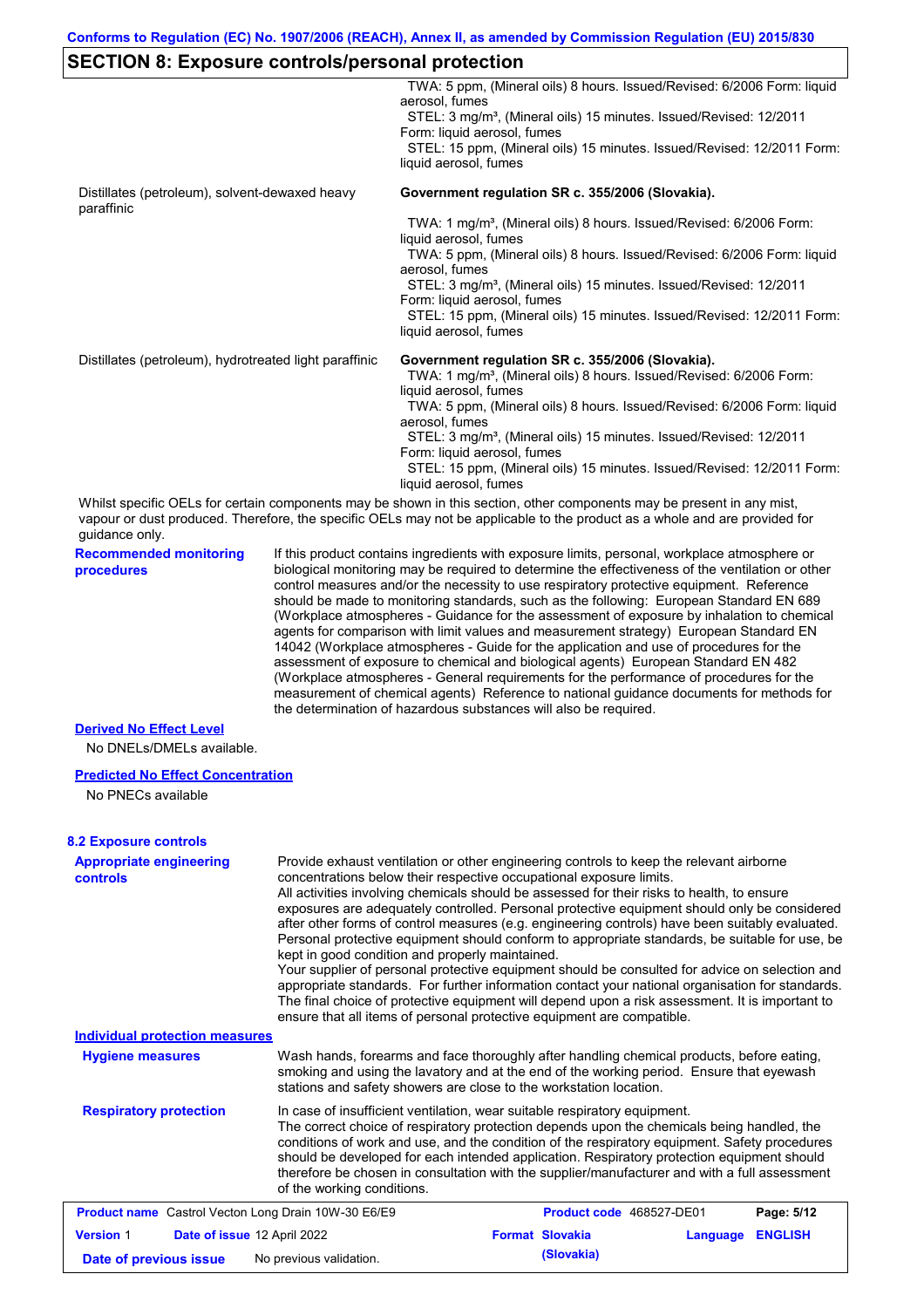# **SECTION 8: Exposure controls/personal protection**

|                                                      | $5 - 11$                                                                                                                                                                                                                                                                                                                                                                                                                                                                                                                                                                                                                                          |  |  |  |  |
|------------------------------------------------------|---------------------------------------------------------------------------------------------------------------------------------------------------------------------------------------------------------------------------------------------------------------------------------------------------------------------------------------------------------------------------------------------------------------------------------------------------------------------------------------------------------------------------------------------------------------------------------------------------------------------------------------------------|--|--|--|--|
| <b>Eye/face protection</b><br><b>Skin protection</b> | Safety glasses with side shields.                                                                                                                                                                                                                                                                                                                                                                                                                                                                                                                                                                                                                 |  |  |  |  |
| <b>Hand protection</b>                               | <b>General Information:</b>                                                                                                                                                                                                                                                                                                                                                                                                                                                                                                                                                                                                                       |  |  |  |  |
|                                                      | Because specific work environments and material handling practices vary, safety procedures<br>should be developed for each intended application. The correct choice of protective gloves<br>depends upon the chemicals being handled, and the conditions of work and use. Most gloves<br>provide protection for only a limited time before they must be discarded and replaced (even the<br>best chemically resistant gloves will break down after repeated chemical exposures).                                                                                                                                                                  |  |  |  |  |
|                                                      | Gloves should be chosen in consultation with the supplier / manufacturer and taking account of<br>a full assessment of the working conditions.                                                                                                                                                                                                                                                                                                                                                                                                                                                                                                    |  |  |  |  |
|                                                      | Recommended: Nitrile gloves.<br><b>Breakthrough time:</b>                                                                                                                                                                                                                                                                                                                                                                                                                                                                                                                                                                                         |  |  |  |  |
|                                                      | Breakthrough time data are generated by glove manufacturers under laboratory test conditions<br>and represent how long a glove can be expected to provide effective permeation resistance. It<br>is important when following breakthrough time recommendations that actual workplace<br>conditions are taken into account. Always consult with your glove supplier for up-to-date<br>technical information on breakthrough times for the recommended glove type.<br>Our recommendations on the selection of gloves are as follows:                                                                                                                |  |  |  |  |
|                                                      | Continuous contact:                                                                                                                                                                                                                                                                                                                                                                                                                                                                                                                                                                                                                               |  |  |  |  |
|                                                      | Gloves with a minimum breakthrough time of 240 minutes, or >480 minutes if suitable gloves<br>can be obtained.<br>If suitable gloves are not available to offer that level of protection, gloves with shorter<br>breakthrough times may be acceptable as long as appropriate glove maintenance and<br>replacement regimes are determined and adhered to.                                                                                                                                                                                                                                                                                          |  |  |  |  |
|                                                      | Short-term / splash protection:                                                                                                                                                                                                                                                                                                                                                                                                                                                                                                                                                                                                                   |  |  |  |  |
|                                                      | Recommended breakthrough times as above.<br>It is recognised that for short-term, transient exposures, gloves with shorter breakthrough times<br>may commonly be used. Therefore, appropriate maintenance and replacement regimes must<br>be determined and rigorously followed.                                                                                                                                                                                                                                                                                                                                                                  |  |  |  |  |
|                                                      | <b>Glove Thickness:</b>                                                                                                                                                                                                                                                                                                                                                                                                                                                                                                                                                                                                                           |  |  |  |  |
|                                                      | For general applications, we recommend gloves with a thickness typically greater than 0.35 mm.                                                                                                                                                                                                                                                                                                                                                                                                                                                                                                                                                    |  |  |  |  |
|                                                      | It should be emphasised that glove thickness is not necessarily a good predictor of glove<br>resistance to a specific chemical, as the permeation efficiency of the glove will be dependent<br>on the exact composition of the glove material. Therefore, glove selection should also be based<br>on consideration of the task requirements and knowledge of breakthrough times.<br>Glove thickness may also vary depending on the glove manufacturer, the glove type and the<br>glove model. Therefore, the manufacturers' technical data should always be taken into account<br>to ensure selection of the most appropriate glove for the task. |  |  |  |  |
|                                                      | Note: Depending on the activity being conducted, gloves of varying thickness may be required<br>for specific tasks. For example:                                                                                                                                                                                                                                                                                                                                                                                                                                                                                                                  |  |  |  |  |
|                                                      | • Thinner gloves (down to 0.1 mm or less) may be required where a high degree of manual<br>dexterity is needed. However, these gloves are only likely to give short duration protection and<br>would normally be just for single use applications, then disposed of.                                                                                                                                                                                                                                                                                                                                                                              |  |  |  |  |
|                                                      | • Thicker gloves (up to 3 mm or more) may be required where there is a mechanical (as well<br>as a chemical) risk i.e. where there is abrasion or puncture potential.                                                                                                                                                                                                                                                                                                                                                                                                                                                                             |  |  |  |  |
| <b>Skin and body</b>                                 | Use of protective clothing is good industrial practice.<br>Personal protective equipment for the body should be selected based on the task being<br>performed and the risks involved and should be approved by a specialist before handling this<br>product.<br>Cotton or polyester/cotton overalls will only provide protection against light superficial<br>contamination that will not soak through to the skin. Overalls should be laundered on a regular<br>basis. When the risk of skin exposure is high (e.g. when cleaning up spillages or if there is a                                                                                  |  |  |  |  |
|                                                      | risk of splashing) then chemical resistant aprons and/or impervious chemical suits and boots<br>will be required.                                                                                                                                                                                                                                                                                                                                                                                                                                                                                                                                 |  |  |  |  |
|                                                      | <b>Product name</b> Castrol Vecton Long Drain 10W-30 E6/E9<br>Page: 6/12<br>Product code 468527-DE01                                                                                                                                                                                                                                                                                                                                                                                                                                                                                                                                              |  |  |  |  |
| <b>Version 1</b>                                     | Date of issue 12 April 2022<br><b>Format Slovakia</b><br>Language ENGLISH                                                                                                                                                                                                                                                                                                                                                                                                                                                                                                                                                                         |  |  |  |  |

**Date of previous issue** No previous validation. **All and Slovakia** (Slovakia)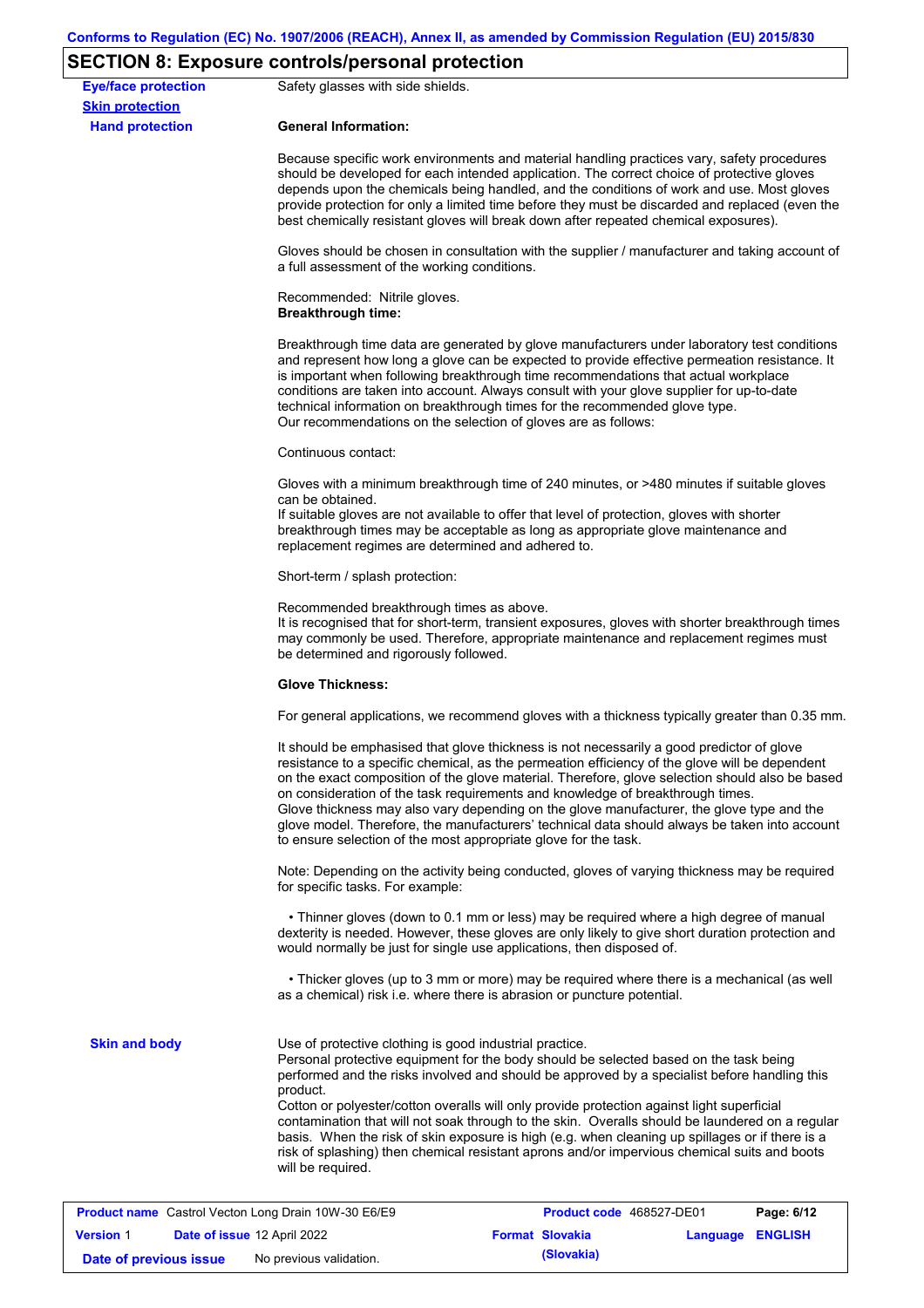# **SECTION 8: Exposure controls/personal protection**

| <b>Refer to standards:</b>                | Respiratory protection: EN 529<br>Gloves: EN 420, EN 374<br>Eye protection: EN 166<br>Filtering half-mask: EN 149<br>Filtering half-mask with valve: EN 405<br>Half-mask: EN 140 plus filter<br>Full-face mask: EN 136 plus filter<br>Particulate filters: EN 143<br>Gas/combined filters: EN 14387                           |
|-------------------------------------------|-------------------------------------------------------------------------------------------------------------------------------------------------------------------------------------------------------------------------------------------------------------------------------------------------------------------------------|
| <b>Environmental exposure</b><br>controls | Emissions from ventilation or work process equipment should be checked to ensure they<br>comply with the requirements of environmental protection legislation. In some cases, fume<br>scrubbers, filters or engineering modifications to the process equipment will be necessary to<br>reduce emissions to acceptable levels. |

# **SECTION 9: Physical and chemical properties**

The conditions of measurement of all properties are at standard temperature and pressure unless otherwise indicated.

#### **9.1 Information on basic physical and chemical properties**

| <b>Appearance</b>                                      |                                       |
|--------------------------------------------------------|---------------------------------------|
| <b>Physical state</b>                                  | Liquid.                               |
| Colour                                                 | Amber.                                |
| <b>Odour</b>                                           | Not available.                        |
| <b>Odour threshold</b>                                 | Not available.                        |
| рH                                                     | Not applicable.                       |
| <b>Melting point/freezing point</b>                    | Not available.                        |
| Initial boiling point and boiling<br>range             | Not available.                        |
| <b>Pour point</b>                                      | -42 °C                                |
| <b>Flash point</b>                                     | Open cup: 232°C (449.6°F) [Cleveland] |
| <b>Evaporation rate</b>                                | Not available.                        |
| Flammability (solid, gas)                              | Not available.                        |
| <b>Upper/lower flammability or</b><br>explosive limits | Not available.                        |

#### **Vapour pressure**

Not available.

**Date of previous issue** No previous validation. **(Slovakia)**

|                                                            |                                                                                                 | Vapour Pressure at 20°C |         |                        |          | Vapour pressure at 50°C  |               |                |
|------------------------------------------------------------|-------------------------------------------------------------------------------------------------|-------------------------|---------|------------------------|----------|--------------------------|---------------|----------------|
|                                                            | <b>Ingredient name</b>                                                                          | mm Hq kPa               |         | <b>Method</b>          | mm<br>Hg | kPa                      | <b>Method</b> |                |
|                                                            | Distillates (petroleum),<br>hydrotreated heavy<br>paraffinic                                    | < 0.08                  | < 0.011 | <b>ASTM D 5191</b>     |          |                          |               |                |
|                                                            | Lubricating oils<br>(petroleum), C20-50,<br>hydrotreated neutral oil-<br>based                  | < 0.08                  | < 0.011 | <b>ASTM D 5191</b>     |          |                          |               |                |
|                                                            | Distillates (petroleum),<br>solvent-dewaxed<br>heavy paraffinic                                 | < 0.08                  | < 0.011 | <b>ASTM D 5191</b>     |          |                          |               |                |
|                                                            | Distillates (petroleum),<br>hydrotreated light<br>paraffinic                                    | < 0.08                  | < 0.011 | <b>ASTM D 5191</b>     |          |                          |               |                |
| <b>Vapour density</b>                                      | Not available.                                                                                  |                         |         |                        |          |                          |               |                |
| <b>Relative density</b>                                    | Not available.                                                                                  |                         |         |                        |          |                          |               |                |
| <b>Density</b>                                             | <1000 kg/m <sup>3</sup> (<1 g/cm <sup>3</sup> ) at 15 <sup>°</sup> C                            |                         |         |                        |          |                          |               |                |
| <b>Solubility(ies)</b>                                     | insoluble in water.                                                                             |                         |         |                        |          |                          |               |                |
| <b>Partition coefficient: n-octanol/</b><br>water          | Not applicable.                                                                                 |                         |         |                        |          |                          |               |                |
| <b>Auto-ignition temperature</b>                           | <b>Ingredient name</b>                                                                          |                         | °C      | °F                     |          | <b>Method</b>            |               |                |
|                                                            | reaction mass of isomers of:<br>C7-9-alkyl 3-(3,5-di-tert-butyl-<br>4-hydroxyphenyl) propionate |                         | 365     | 689                    |          |                          |               |                |
| <b>Decomposition temperature</b>                           | Not available.                                                                                  |                         |         |                        |          |                          |               |                |
| <b>Product name</b> Castrol Vecton Long Drain 10W-30 E6/E9 |                                                                                                 |                         |         |                        |          | Product code 468527-DE01 |               | Page: 7/12     |
| Date of issue 12 April 2022<br><b>Version 1</b>            |                                                                                                 |                         |         | <b>Format Slovakia</b> |          |                          | Language      | <b>ENGLISH</b> |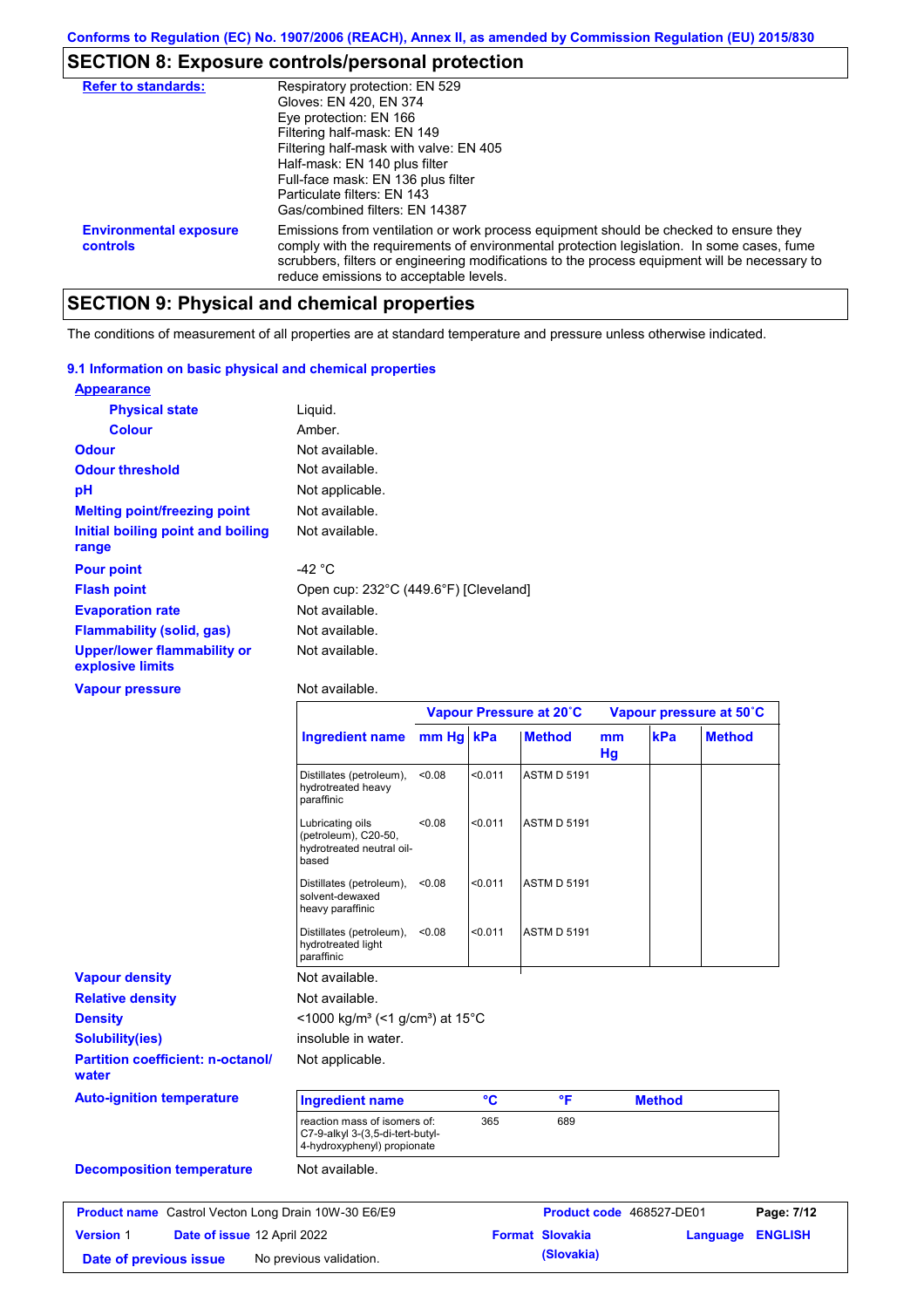|                                                 | <b>SECTION 9: Physical and chemical properties</b>                                                                                                                      |
|-------------------------------------------------|-------------------------------------------------------------------------------------------------------------------------------------------------------------------------|
| <b>Viscosity</b>                                | Kinematic: 83.4 mm <sup>2</sup> /s (83.4 cSt) at $40^{\circ}$ C<br>Kinematic: 11.7 to 12.5 mm <sup>2</sup> /s (11.7 to 12.5 cSt) at 100°C                               |
| <b>Explosive properties</b>                     | Not available.                                                                                                                                                          |
| <b>Oxidising properties</b>                     | Not available.                                                                                                                                                          |
| <b>Particle characteristics</b>                 |                                                                                                                                                                         |
| <b>Median particle size</b>                     | Not applicable.                                                                                                                                                         |
| 9.2 Other information                           |                                                                                                                                                                         |
| No additional information.                      |                                                                                                                                                                         |
| <b>SECTION 10: Stability and reactivity</b>     |                                                                                                                                                                         |
| <b>10.1 Reactivity</b>                          | No specific test data available for this product. Refer to Conditions to avoid and Incompatible<br>materials for additional information.                                |
| <b>10.2 Chemical stability</b>                  | The product is stable.                                                                                                                                                  |
| 10.3 Possibility of<br>hazardous reactions      | Under normal conditions of storage and use, hazardous reactions will not occur.<br>Under normal conditions of storage and use, hazardous polymerisation will not occur. |
| <b>10.4 Conditions to avoid</b>                 | Avoid all possible sources of ignition (spark or flame).                                                                                                                |
| 10.5 Incompatible materials                     | Reactive or incompatible with the following materials: oxidising materials.                                                                                             |
| <b>10.6 Hazardous</b><br>decomposition products | Under normal conditions of storage and use, hazardous decomposition products should not be<br>produced.                                                                 |

# **SECTION 11: Toxicological information**

| 11.1 Information on toxicological effects                  |                                                                                                                                                                                                                                                                                                                                                                                                                 |
|------------------------------------------------------------|-----------------------------------------------------------------------------------------------------------------------------------------------------------------------------------------------------------------------------------------------------------------------------------------------------------------------------------------------------------------------------------------------------------------|
| <b>Acute toxicity estimates</b>                            |                                                                                                                                                                                                                                                                                                                                                                                                                 |
| Not available.                                             |                                                                                                                                                                                                                                                                                                                                                                                                                 |
| <b>Information on likely</b><br>routes of exposure         | Routes of entry anticipated: Dermal, Inhalation.                                                                                                                                                                                                                                                                                                                                                                |
| <b>Potential acute health effects</b>                      |                                                                                                                                                                                                                                                                                                                                                                                                                 |
| <b>Inhalation</b>                                          | Exposure to decomposition products may cause a health hazard. Serious effects may be<br>delayed following exposure.                                                                                                                                                                                                                                                                                             |
| <b>Ingestion</b>                                           | No known significant effects or critical hazards.                                                                                                                                                                                                                                                                                                                                                               |
| <b>Skin contact</b>                                        | Defatting to the skin. May cause skin dryness and irritation.                                                                                                                                                                                                                                                                                                                                                   |
| <b>Eye contact</b>                                         | No known significant effects or critical hazards.                                                                                                                                                                                                                                                                                                                                                               |
|                                                            | Symptoms related to the physical, chemical and toxicological characteristics                                                                                                                                                                                                                                                                                                                                    |
| <b>Inhalation</b>                                          | No specific data.                                                                                                                                                                                                                                                                                                                                                                                               |
| <b>Ingestion</b>                                           | No specific data.                                                                                                                                                                                                                                                                                                                                                                                               |
| <b>Skin contact</b>                                        | Adverse symptoms may include the following:<br><i>irritation</i><br>dryness<br>cracking                                                                                                                                                                                                                                                                                                                         |
| <b>Eye contact</b>                                         | No specific data.                                                                                                                                                                                                                                                                                                                                                                                               |
|                                                            | Delayed and immediate effects as well as chronic effects from short and long-term exposure                                                                                                                                                                                                                                                                                                                      |
| <b>Inhalation</b>                                          | Overexposure to the inhalation of airborne droplets or aerosols may cause irritation of the<br>respiratory tract.                                                                                                                                                                                                                                                                                               |
| <b>Ingestion</b>                                           | Ingestion of large quantities may cause nausea and diarrhoea.                                                                                                                                                                                                                                                                                                                                                   |
| <b>Skin contact</b>                                        | Prolonged or repeated contact can defat the skin and lead to irritation and/or dermatitis.                                                                                                                                                                                                                                                                                                                      |
| <b>Eye contact</b>                                         | Potential risk of transient stinging or redness if accidental eye contact occurs.                                                                                                                                                                                                                                                                                                                               |
| <b>Potential chronic health effects</b>                    |                                                                                                                                                                                                                                                                                                                                                                                                                 |
| General                                                    | <b>USED ENGINE OILS</b><br>Combustion products resulting from the operation of internal combustion engines contaminate<br>engine oils during use. Used engine oil may contain hazardous components which have the<br>potential to cause skin cancer. Frequent or prolonged contact with all types and makes of used<br>engine oil must therefore be avoided and a high standard of personal hygiene maintained. |
| <b>Carcinogenicity</b>                                     | No known significant effects or critical hazards.                                                                                                                                                                                                                                                                                                                                                               |
| <b>Product name</b> Castrol Vecton Long Drain 10W-30 E6/E9 | <b>Product code</b> 468527-DE01<br>Page: 8/12                                                                                                                                                                                                                                                                                                                                                                   |
| <b>Version 1</b>                                           | Date of issue 12 April 2022<br><b>Format Slovakia</b><br><b>ENGLISH</b><br>Language                                                                                                                                                                                                                                                                                                                             |
|                                                            | (Slovakia)                                                                                                                                                                                                                                                                                                                                                                                                      |
| Date of previous issue                                     | No previous validation.                                                                                                                                                                                                                                                                                                                                                                                         |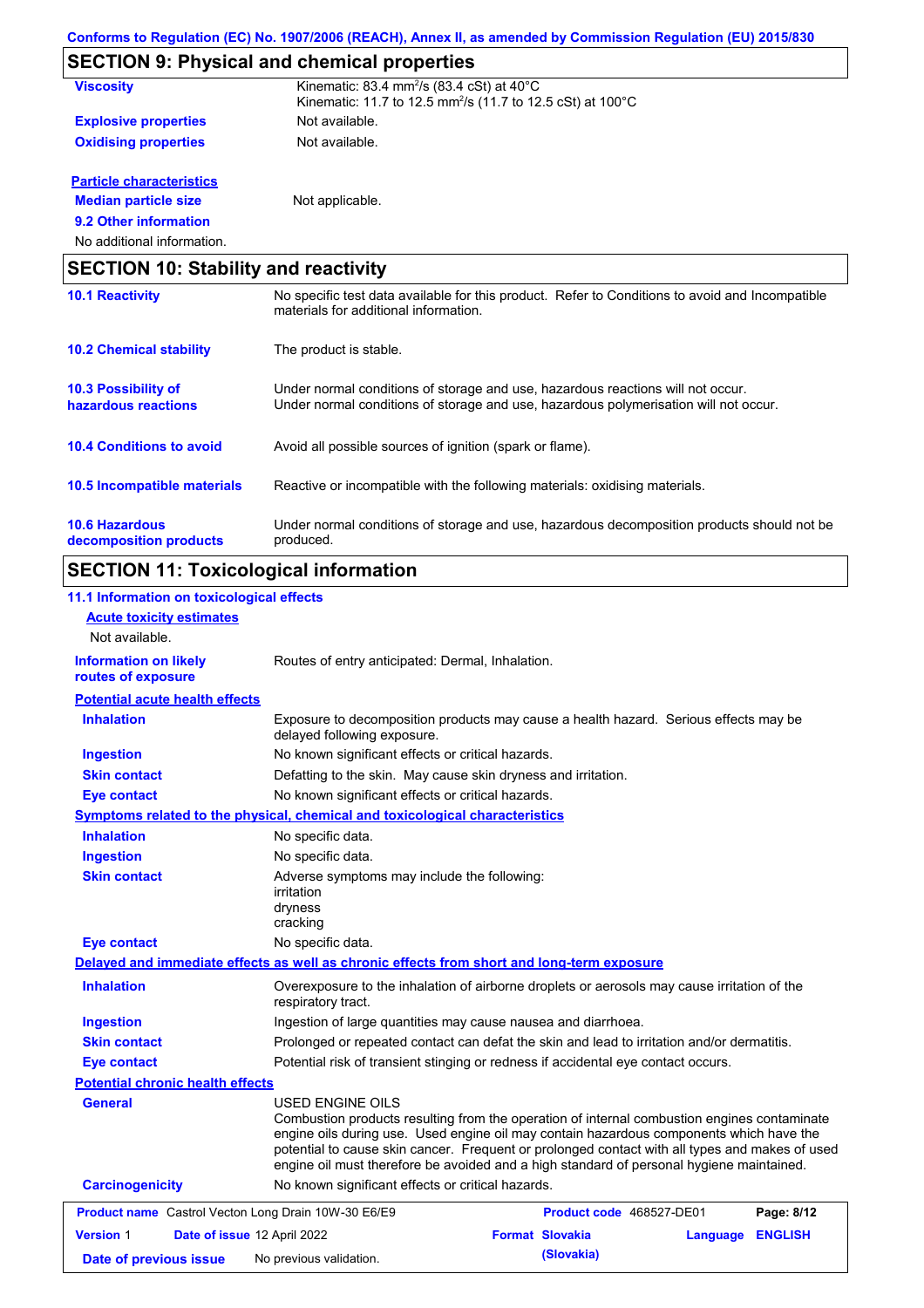## **SECTION 11: Toxicological information**

| <b>Mutagenicity</b>          | No known significant effects or critical hazards. |
|------------------------------|---------------------------------------------------|
| <b>Developmental effects</b> | No known significant effects or critical hazards. |
| <b>Fertility effects</b>     | No known significant effects or critical hazards. |

## **SECTION 12: Ecological information**

**12.1 Toxicity**

**Environmental hazards** Not classified as dangerous

#### **12.2 Persistence and degradability**

Expected to be biodegradable.

#### **12.3 Bioaccumulative potential**

This product is not expected to bioaccumulate through food chains in the environment.

| 12.4 Mobility in soil                                         |                                                                      |
|---------------------------------------------------------------|----------------------------------------------------------------------|
| <b>Soil/water partition</b><br>coefficient (K <sub>oc</sub> ) | Not available.                                                       |
| <b>Mobility</b>                                               | Spillages may penetrate the soil causing ground water contamination. |

#### **12.5 Results of PBT and vPvB assessment**

Product does not meet the criteria for PBT or vPvB according to Regulation (EC) No. 1907/2006, Annex XIII.

#### **12.6 Other adverse effects**

Spills may form a film on water surfaces causing physical damage to organisms. Oxygen transfer could also be impaired. **Other ecological information**

### **SECTION 13: Disposal considerations**

#### **13.1 Waste treatment methods**

#### **Product**

**Methods of disposal**

Where possible, arrange for product to be recycled. Dispose of via an authorised person/ licensed waste disposal contractor in accordance with local regulations.

#### **European waste catalogue (EWC) Hazardous waste** Yes.

| Waste code | <b>Waste designation</b>                                        |
|------------|-----------------------------------------------------------------|
| $130205*$  | mineral-based non-chlorinated engine, gear and lubricating oils |

However, deviation from the intended use and/or the presence of any potential contaminants may require an alternative waste disposal code to be assigned by the end user.

| <b>Packaging</b>           |                                                                                                                                                                                                                                         |
|----------------------------|-----------------------------------------------------------------------------------------------------------------------------------------------------------------------------------------------------------------------------------------|
| <b>Methods of disposal</b> | Where possible, arrange for product to be recycled. Dispose of via an authorised person/<br>licensed waste disposal contractor in accordance with local regulations.                                                                    |
| <b>Special precautions</b> | This material and its container must be disposed of in a safe way. Empty containers or liners<br>may retain some product residues. Avoid dispersal of spilt material and runoff and contact with<br>soil, waterways, drains and sewers. |
| <b>References</b>          | Commission 2014/955/EU<br>Directive 2008/98/EC                                                                                                                                                                                          |

## **SECTION 14: Transport information**

|                                           | <b>ADR/RID</b>                                             | <b>ADN</b>     | <b>IMDG</b>              | <b>IATA</b>                |
|-------------------------------------------|------------------------------------------------------------|----------------|--------------------------|----------------------------|
| 14.1 UN number                            | Not regulated.                                             | Not regulated. | Not regulated.           | Not regulated.             |
| 14.2 UN proper<br>shipping name           |                                                            |                |                          |                            |
| <b>14.3 Transport</b><br>hazard class(es) |                                                            |                |                          |                            |
| 14.4 Packing<br>group                     |                                                            |                |                          |                            |
|                                           | <b>Product name</b> Castrol Vecton Long Drain 10W-30 E6/E9 |                | Product code 468527-DE01 | Page: 9/12                 |
| <b>Version 1</b>                          | Date of issue 12 April 2022                                |                | <b>Format Slovakia</b>   | <b>ENGLISH</b><br>Language |
| Date of previous issue                    | No previous validation.                                    |                | (Slovakia)               |                            |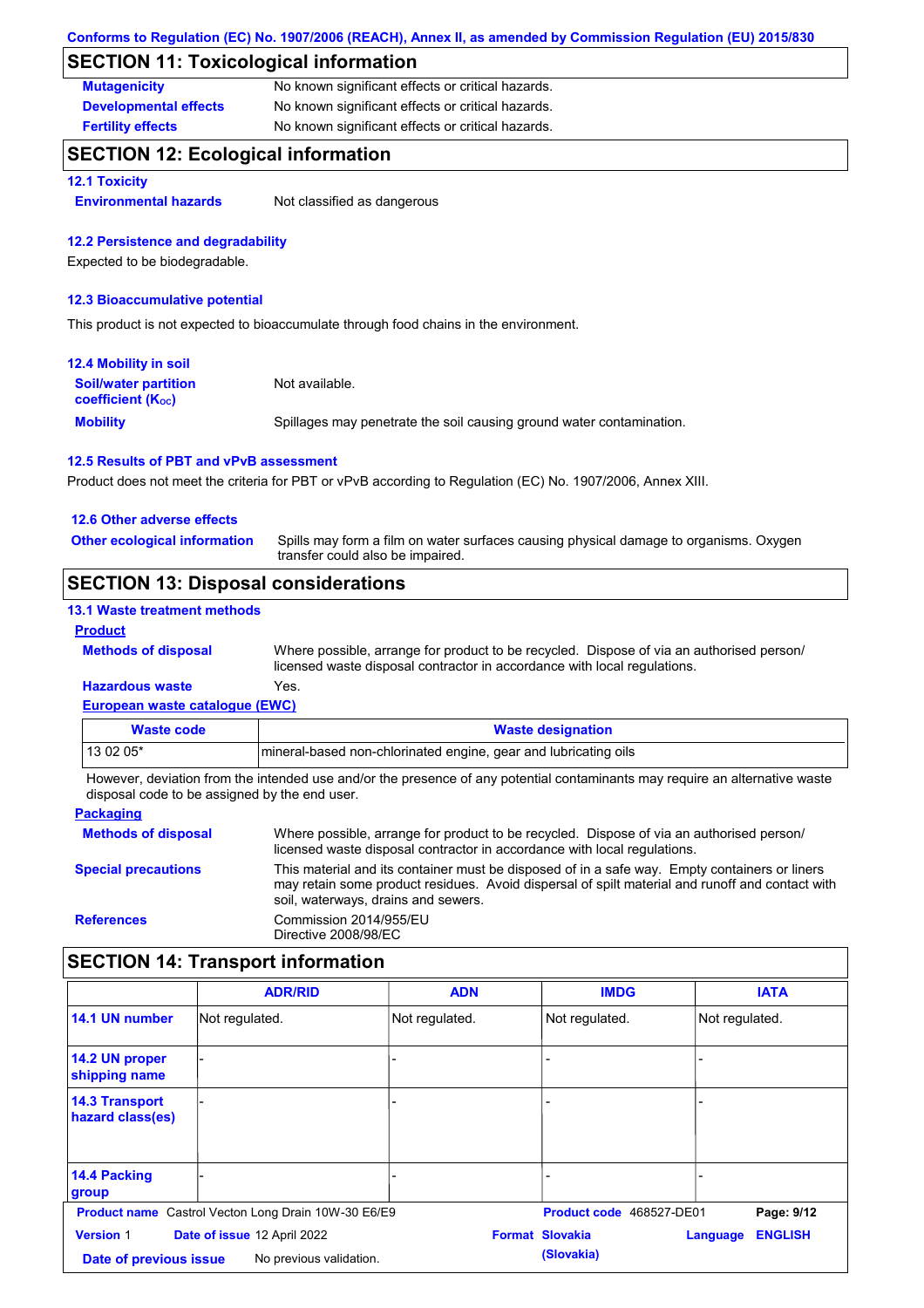### **SECTION 14: Transport information**

| 14.5<br>Environmental<br>hazards | INo. | No. | 'No. | INo. |
|----------------------------------|------|-----|------|------|
| <b>Additional</b><br>information |      |     |      |      |

**14.6 Special precautions for user** Not available.

| <b>14.7 Transport in bulk</b> | Not available. |
|-------------------------------|----------------|
| according to IMO              |                |
| <b>instruments</b>            |                |

### **SECTION 15: Regulatory information**

**15.1 Safety, health and environmental regulations/legislation specific for the substance or mixture EU Regulation (EC) No. 1907/2006 (REACH)**

#### **Annex XIV - List of substances subject to authorisation**

#### **Annex XIV**

None of the components are listed.

**Substances of very high concern**

None of the components are listed.

**EU Regulation (EC) No. 1907/2006 (REACH)**

**Annex XVII - Restrictions on the manufacture, placing on the market and use of certain dangerous substances, mixtures and articles**

**Australia inventory (AIIC) Canada inventory China inventory (IECSC) Japan inventory (CSCL) Korea inventory (KECI) Philippines inventory** 

# **Other regulations**

**(TSCA 8b)**

**(PICCS)**

**(TCSI)**

**Taiwan Chemical Substances Inventory** 

**REACH Status** The company, as identified in Section 1, sells this product in the EU in compliance with the current requirements of REACH.

All components are active or exempted. **United States inventory** 

Not applicable.

All components are listed or exempted. All components are listed or exempted. At least one component is not listed. All components are listed or exempted. All components are listed or exempted. At least one component is not listed.

All components are listed or exempted.

**Ozone depleting substances (1005/2009/EU)** Not listed.

**Prior Informed Consent (PIC) (649/2012/EU)** Not listed.

#### **Persistent Organic Pollutants** Not listed.

## **EU - Water framework directive - Priority substances**

None of the components are listed.

#### **Seveso Directive**

This product is not controlled under the Seveso Directive.

| <b>Product name</b> Castrol Vecton Long Drain 10W-30 E6/E9 |  | <b>Product code</b> 468527-DE01 |  | Page: 10/12            |                         |  |
|------------------------------------------------------------|--|---------------------------------|--|------------------------|-------------------------|--|
| <b>Version 1</b>                                           |  | Date of issue 12 April 2022     |  | <b>Format Slovakia</b> | <b>Language ENGLISH</b> |  |
| Date of previous issue                                     |  | No previous validation.         |  | (Slovakia)             |                         |  |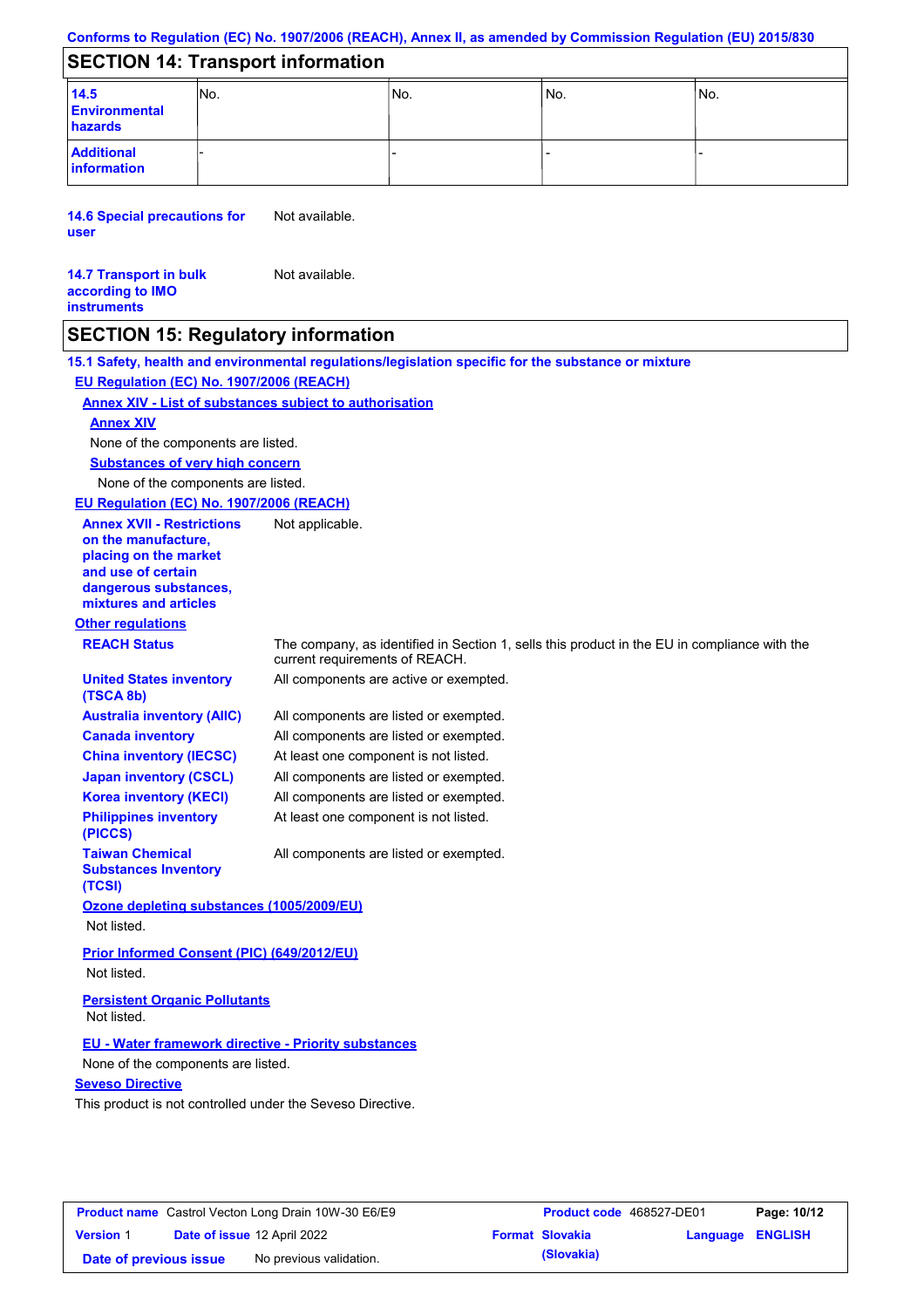**Conforms to Regulation (EC) No. 1907/2006 (REACH), Annex II, as amended by Commission Regulation (EU) 2015/830**

# **SECTION 15: Regulatory information**

| 15.2 Chemical safety | A Chemical Safety Assessment has been carried out for one or more of the substances within  |
|----------------------|---------------------------------------------------------------------------------------------|
| assessment           | this mixture. A Chemical Safety Assessment has not been carried out for the mixture itself. |

# **SECTION 16: Other information**

| <b>Abbreviations and acronyms</b> | ADN = European Provisions concerning the International Carriage of Dangerous Goods by                                        |  |  |  |  |
|-----------------------------------|------------------------------------------------------------------------------------------------------------------------------|--|--|--|--|
|                                   | Inland Waterway                                                                                                              |  |  |  |  |
|                                   | ADR = The European Agreement concerning the International Carriage of Dangerous Goods by<br>Road                             |  |  |  |  |
|                                   | ATE = Acute Toxicity Estimate                                                                                                |  |  |  |  |
|                                   | <b>BCF</b> = Bioconcentration Factor                                                                                         |  |  |  |  |
|                                   | CAS = Chemical Abstracts Service                                                                                             |  |  |  |  |
|                                   |                                                                                                                              |  |  |  |  |
|                                   | CLP = Classification, Labelling and Packaging Regulation [Regulation (EC) No. 1272/2008]<br>CSA = Chemical Safety Assessment |  |  |  |  |
|                                   | CSR = Chemical Safety Report                                                                                                 |  |  |  |  |
|                                   | DMEL = Derived Minimal Effect Level                                                                                          |  |  |  |  |
|                                   | DNEL = Derived No Effect Level                                                                                               |  |  |  |  |
|                                   | EINECS = European Inventory of Existing Commercial chemical Substances                                                       |  |  |  |  |
|                                   | ES = Exposure Scenario                                                                                                       |  |  |  |  |
|                                   | EUH statement = CLP-specific Hazard statement                                                                                |  |  |  |  |
|                                   | EWC = European Waste Catalogue                                                                                               |  |  |  |  |
|                                   | GHS = Globally Harmonized System of Classification and Labelling of Chemicals                                                |  |  |  |  |
|                                   | IATA = International Air Transport Association                                                                               |  |  |  |  |
|                                   | IBC = Intermediate Bulk Container                                                                                            |  |  |  |  |
|                                   | <b>IMDG</b> = International Maritime Dangerous Goods                                                                         |  |  |  |  |
|                                   | LogPow = logarithm of the octanol/water partition coefficient                                                                |  |  |  |  |
|                                   | MARPOL = International Convention for the Prevention of Pollution From Ships, 1973 as                                        |  |  |  |  |
|                                   | modified by the Protocol of 1978. ("Marpol" = marine pollution)                                                              |  |  |  |  |
|                                   | OECD = Organisation for Economic Co-operation and Development                                                                |  |  |  |  |
|                                   | PBT = Persistent, Bioaccumulative and Toxic                                                                                  |  |  |  |  |
|                                   | <b>PNEC = Predicted No Effect Concentration</b>                                                                              |  |  |  |  |
|                                   | REACH = Registration, Evaluation, Authorisation and Restriction of Chemicals Regulation                                      |  |  |  |  |
|                                   | [Regulation (EC) No. 1907/2006]                                                                                              |  |  |  |  |
|                                   | RID = The Regulations concerning the International Carriage of Dangerous Goods by Rail                                       |  |  |  |  |
|                                   | RRN = REACH Registration Number                                                                                              |  |  |  |  |
|                                   | SADT = Self-Accelerating Decomposition Temperature                                                                           |  |  |  |  |
|                                   | SVHC = Substances of Very High Concern                                                                                       |  |  |  |  |
|                                   | STOT-RE = Specific Target Organ Toxicity - Repeated Exposure                                                                 |  |  |  |  |
|                                   | STOT-SE = Specific Target Organ Toxicity - Single Exposure                                                                   |  |  |  |  |
|                                   | $TWA = Time$ weighted average                                                                                                |  |  |  |  |
|                                   | $UN = United Nations$                                                                                                        |  |  |  |  |
|                                   | $UVCB = Complex\;hydrocarbon\; substance$                                                                                    |  |  |  |  |
|                                   | VOC = Volatile Organic Compound                                                                                              |  |  |  |  |
|                                   | vPvB = Very Persistent and Very Bioaccumulative                                                                              |  |  |  |  |
|                                   | Varies = may contain one or more of the following 64741-88-4 / RRN 01-2119488706-23,                                         |  |  |  |  |
|                                   | 64741-89-5 / RRN 01-2119487067-30, 64741-95-3 / RRN 01-2119487081-40, 64741-96-4/ RRN                                        |  |  |  |  |
|                                   | 01-2119483621-38, 64742-01-4 / RRN 01-2119488707-21, 64742-44-5 / RRN                                                        |  |  |  |  |
|                                   | 01-2119985177-24, 64742-45-6, 64742-52-5 / RRN 01-2119467170-45, 64742-53-6 / RRN                                            |  |  |  |  |
|                                   | 01-2119480375-34, 64742-54-7 / RRN 01-2119484627-25, 64742-55-8 / RRN                                                        |  |  |  |  |
|                                   | 01-2119487077-29, 64742-56-9 / RRN 01-2119480132-48, 64742-57-0 / RRN                                                        |  |  |  |  |
|                                   | 01-2119489287-22, 64742-58-1, 64742-62-7 / RRN 01-2119480472-38, 64742-63-8,                                                 |  |  |  |  |
|                                   | 64742-65-0 / RRN 01-2119471299-27, 64742-70-7 / RRN 01-2119487080-42, 72623-85-9 /                                           |  |  |  |  |
|                                   | RRN 01-2119555262-43, 72623-86-0 / RRN 01-2119474878-16, 72623-87-1 / RRN                                                    |  |  |  |  |
|                                   | 01-2119474889-13                                                                                                             |  |  |  |  |
|                                   | Procedure used to derive the classification according to Regulation (EC) No. 1272/2008 [CLP/GHS]                             |  |  |  |  |

| <b>Classification</b>                                                                                |                                               | <b>Justification</b>                                                                                                                       |  |  |  |
|------------------------------------------------------------------------------------------------------|-----------------------------------------------|--------------------------------------------------------------------------------------------------------------------------------------------|--|--|--|
| Not classified.                                                                                      |                                               |                                                                                                                                            |  |  |  |
| <b>Full text of abbreviated H</b><br><b>statements</b>                                               | H317<br>H361d<br>H413                         | May cause an allergic skin reaction.<br>Suspected of damaging the unborn child.<br>May cause long lasting harmful effects to aquatic life. |  |  |  |
| <b>Full text of classifications</b><br>[CLP/GHS]                                                     | Aquatic Chronic 4<br>Repr. 2<br>Skin Sens, 1B | LONG-TERM (CHRONIC) AQUATIC HAZARD - Category 4<br>REPRODUCTIVE TOXICITY - Category 2<br>SKIN SENSITISATION - Category 1B                  |  |  |  |
| <b>History</b>                                                                                       |                                               |                                                                                                                                            |  |  |  |
| Date of issue/Date of<br><b>revision</b>                                                             | 12/04/2022.                                   |                                                                                                                                            |  |  |  |
| Date of previous issue                                                                               | No previous validation.                       |                                                                                                                                            |  |  |  |
| <b>Prepared by</b>                                                                                   | Product Stewardship                           |                                                                                                                                            |  |  |  |
| <b>Product name</b> Castrol Vecton Long Drain 10W-30 E6/E9                                           |                                               | Product code 468527-DE01<br>Page: 11/12                                                                                                    |  |  |  |
| Date of issue 12 April 2022<br><b>Version 1</b><br>No previous validation.<br>Date of previous issue |                                               | <b>ENGLISH</b><br><b>Format Slovakia</b><br><b>Language</b>                                                                                |  |  |  |
|                                                                                                      |                                               | (Slovakia)                                                                                                                                 |  |  |  |